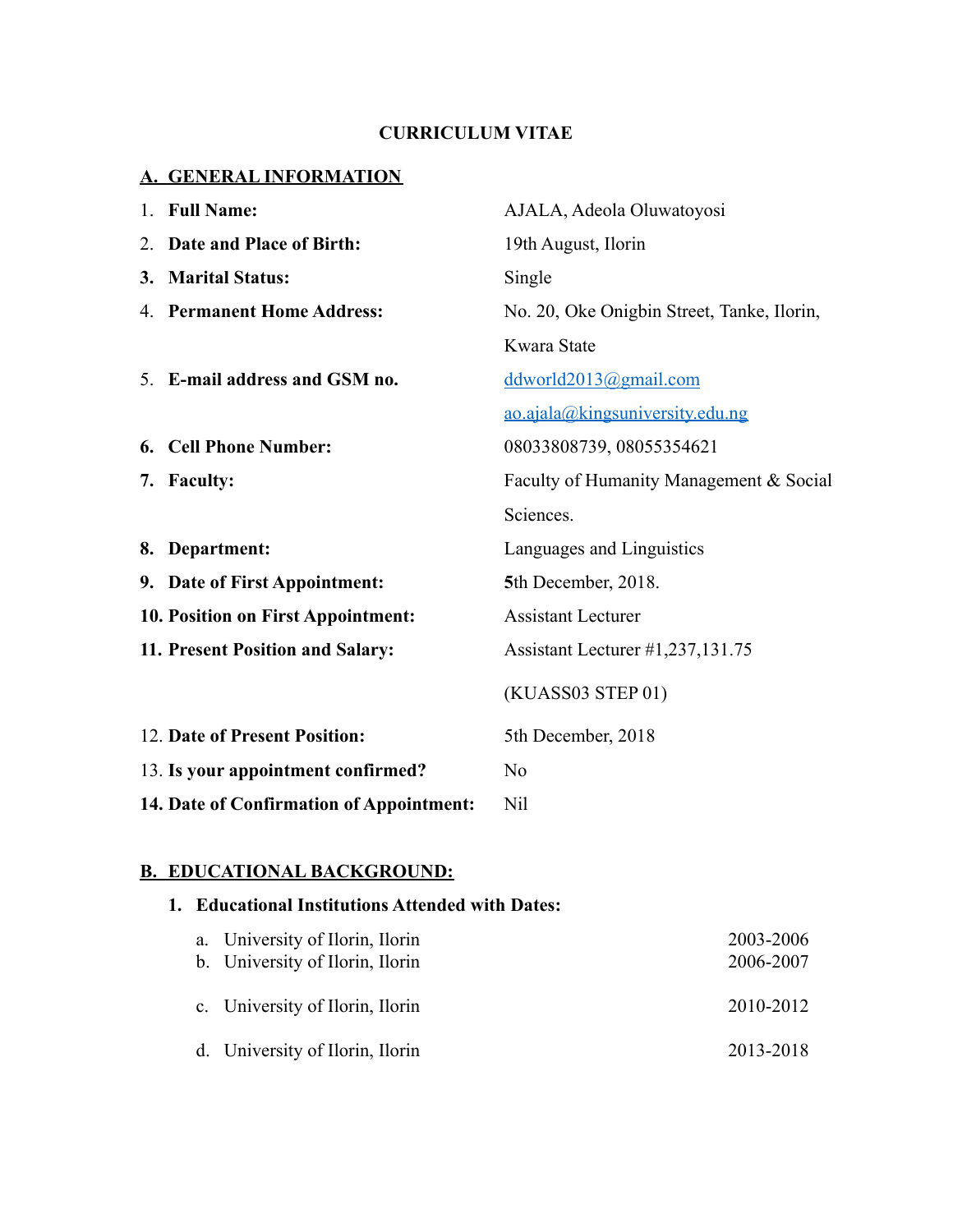### **2. Academic and Professional Qualifications with Dates/issuing authority:**

### **A. Academic Qualification**

| (a) Bachelor of Arts (B.A.) English Language   |     | 2006 | (University of Ilorin) |
|------------------------------------------------|-----|------|------------------------|
| (b) Data Processing and Management Information |     | 2007 | (University of Ilorin) |
| (c) Master of Arts (M.A.) English Language     |     | 2012 | (University of Ilorin) |
| (d) Doctor of Philosophy in English Language   |     | 2018 | (University of Ilorin) |
|                                                |     |      |                        |
| 3. Other Relevant Qualifications:              | Nil |      |                        |
| 4. Honours, Awards and Distinctions:           | Nil |      |                        |
| 5. Research Fellowships with dates:            | Nil |      |                        |
|                                                |     |      |                        |

### **C. WORK EXPERIENCE OUTSIDE THE UNIVERSITY SYSTEM:**

| Personal Assistant:                                        | Peace House Ministry                         |           |
|------------------------------------------------------------|----------------------------------------------|-----------|
| Reporter:                                                  | Nigerian Television Authority (NTA), Osogbo. | 2007-2008 |
| Personal Assistant to<br>The Oyo State Deputy<br>Governor: | Oyo State Government Office                  | 2014-2018 |

## **D. WORK EXPERIENCE IN OTHER UNIVERSITY:** Nil

### **WORK EXPERIENCE IN KINGS UNIVERSITY:**

Lecturer II 5th December, 2018– Till Date

**E. CO-CURRICULAR PROFESSIONAL EXPERIENCE:** Nil

# **F. MEMBERSHIP OF PROFESSIONAL BODIES:** English Scholars' Association of Nigeria (ESAN)

#### **G. SERVICE:**

| $\mathbf{S/N}$ | Appointment | ъ.<br>Date |
|----------------|-------------|------------|
|                |             |            |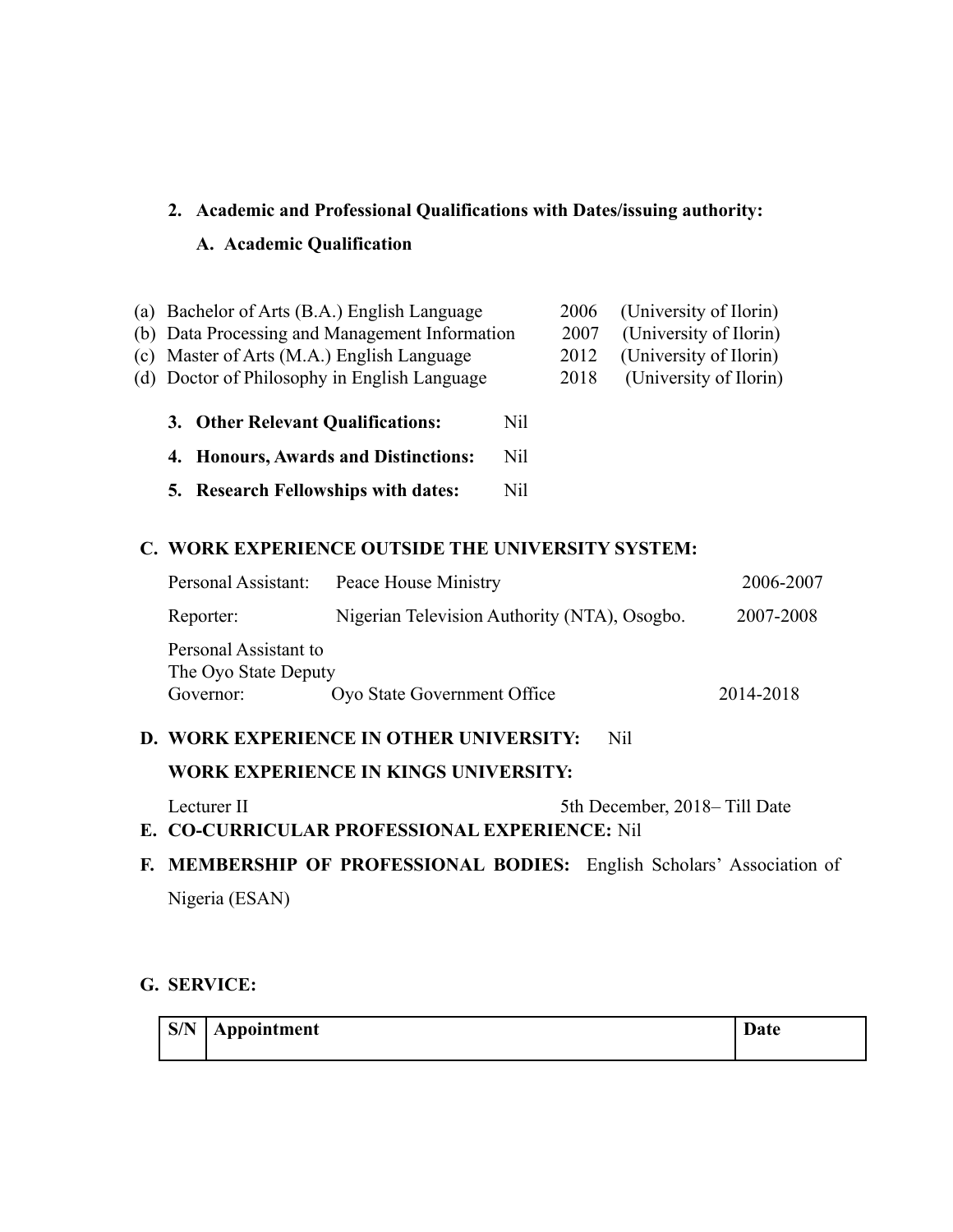| $\mathbf{1}$   | Acting Coordinator of Department, Department of Languages and                      | 26 <sup>th</sup><br>October, |
|----------------|------------------------------------------------------------------------------------|------------------------------|
|                | Linguistics                                                                        | 2020 till Date               |
| $\overline{2}$ | Member, Academic Planning and Quality Assurance                                    | March 2021                   |
| $\overline{3}$ | Member, Curriculum Review<br>Conversion<br>Committee<br>for<br>Programme           | 3rd Feb. 2021                |
| $\overline{4}$ | Chairman, Editorial Board,                                                         | Feburary, 2021               |
| 5              | <b>Senate Member</b>                                                               | October, 2020<br>till Date   |
| 6              | Member, Curriculum Review Committee for Department of<br>Languages and Linguistics | 2019 till Date               |
| $\overline{7}$ | Member, Faculty Board, Faculty of Humanities, Management and                       | June 2018 till               |
|                | <b>Social Sciences</b>                                                             | Date                         |
| 8              | <b>Departmental Secretary</b>                                                      | 2018-2020                    |
| 9              | Examination Officer, Department of Languages and Linguistics                       | 2018 till Date               |
| 10             | Level Adviser for 200 Level                                                        | 2018 till Date               |
| 11.            | <b>Chief Examiner</b>                                                              | 2020 till Date               |
| 12             | Member, Business Committee of Senate                                               | 2020 till Date               |

**Community:** Nil

**National:** Nil

**International:** Nil

# **H. COURSES TAUGHT DURING THE CURRENT ACADEMIC SESSION: MANNA Semester**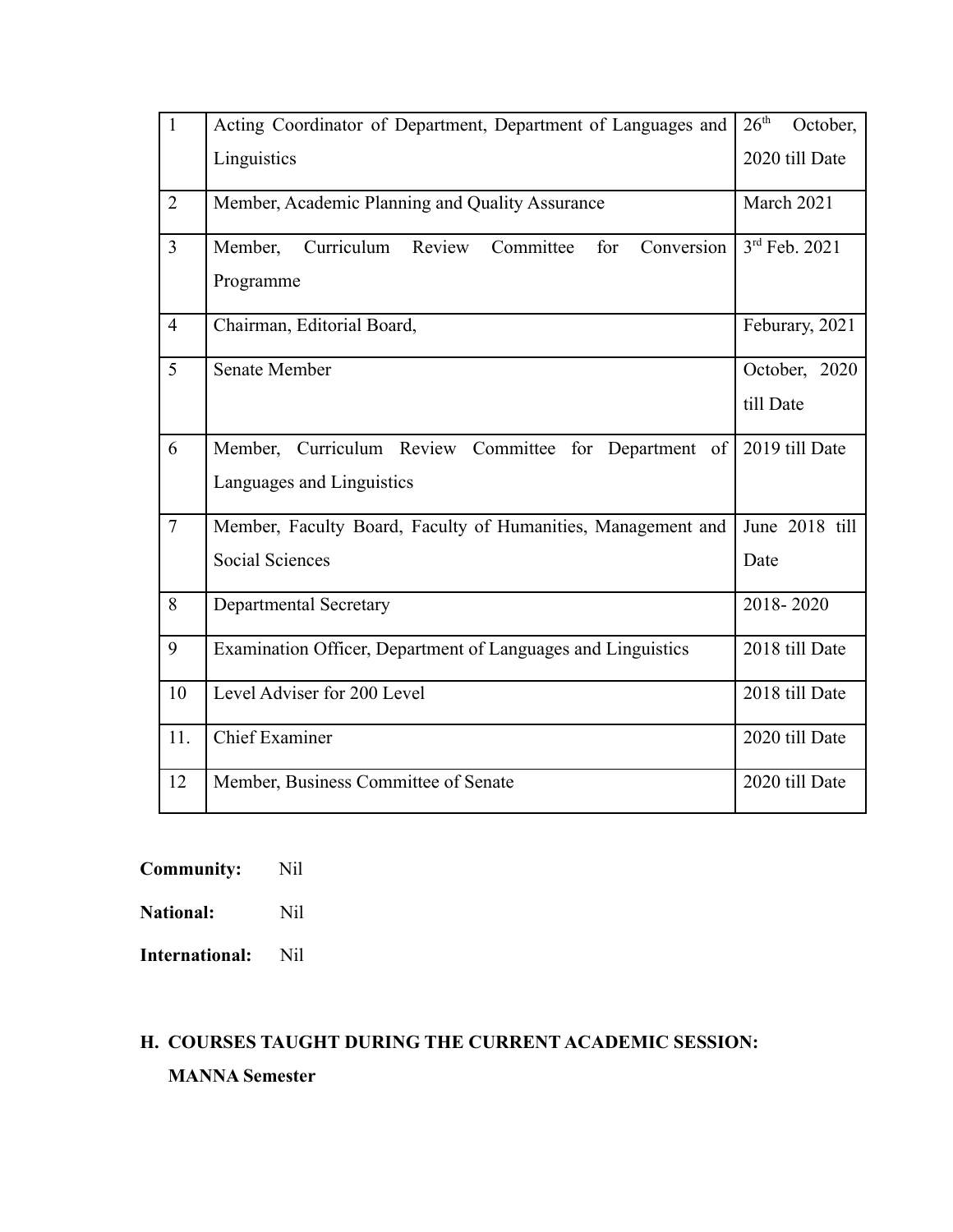| <b>Course Code</b> | <b>Course Title</b>                          | <b>Units</b> |
|--------------------|----------------------------------------------|--------------|
| <b>ELS 101</b>     | A Survey of the English Language             | $\mathbf 2$  |
| <b>ELS 201</b>     | <b>Introduction to Morphology and Syntax</b> | 3            |
| <b>ELS 205</b>     | <b>Advanced English Composition</b>          | 3            |
| <b>ELS 305</b>     | The English Language in Nigeria              | 3            |
| <b>Total</b>       |                                              | 11           |

# **Quail Semester**

| <b>Course Code</b> | <b>Course Title</b>                    | <b>Units</b> |
|--------------------|----------------------------------------|--------------|
| <b>ELS 114</b>     | <b>Language and Society</b>            | 3            |
| <b>ELS 206</b>     | <b>Advanced English Composition II</b> | 3            |
| <b>ELS 306</b>     | <b>Discourse Analysis</b>              | 3            |
| <b>ELS 316</b>     | <b>Stylistics</b>                      | 3            |
| <b>Total</b>       |                                        | 12           |

# **I. GRADUATE STUDIES SUPERVISION:** B.Sc. Project Supervision)

| S/N | <b>NAME/MATRIC NO</b>             | <b>Project Title</b>                                                   | Year       |
|-----|-----------------------------------|------------------------------------------------------------------------|------------|
|     |                                   |                                                                        | Completion |
|     | <b>GOODMAN FANCY</b>              | A Stylistic Analysis of Mariama Ba's So                                | 2020       |
|     | <b>RERELOLUWA</b><br>ENG/2016/003 | Long A Letter and Lola Shoneyin's<br>Secret Lives of Baba Segi's Wives |            |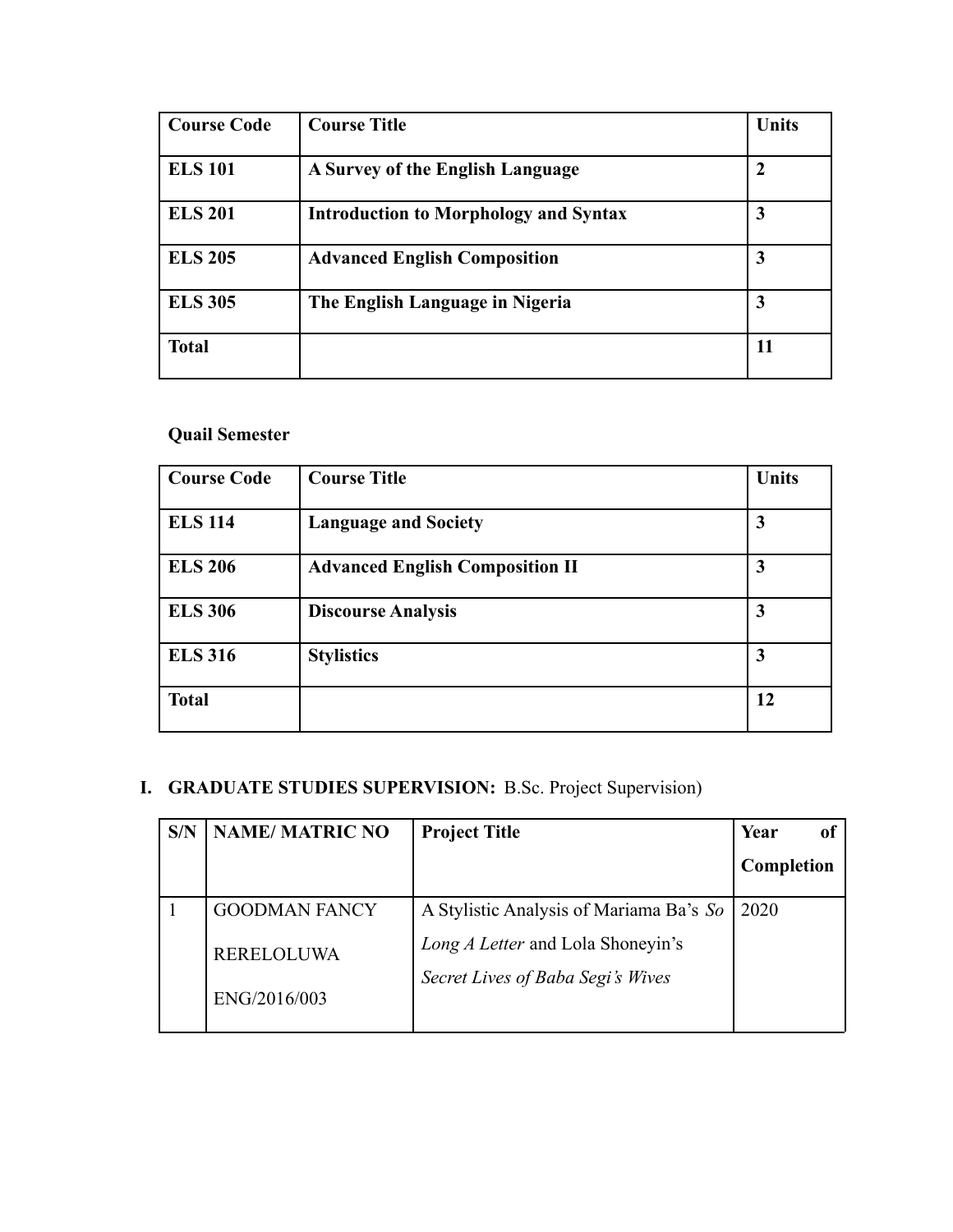|                | <b>KARUNWI LOIS</b> | A Pragmatic Analysis of selected    | 2021 |
|----------------|---------------------|-------------------------------------|------|
| <b>ADESEWA</b> |                     | Political Speeches of Governor Dapo |      |
|                |                     | Abiodun                             |      |

#### **J. PUBLICATIONS:**

### **ACCEPTED ARTICLES AWAITING PUBLICATION**

Ajala, T. and Ojedodaja, S. (2020) Use of Language and Style in Zaynab Alkali's The Still Born and The Virtuous Woman. Journal of Social Science and Humanity Research Ojedodaja, S and Ajala, T. (2020). Africanism: A Neglect of the Past. Journal of Social

Science and Humanity Research

Ojedodaja, S and Ajala, T. (2020). The Rhetorics of Historiographic Metafiction in Elleke Boehmer's Bloodline. Journal of Social Science and Humanity Research

- Ajenifari, J. T. and Ajala, T. A. (2021). A Pragmatic Analysis of A Human Rights Treaty-Based Legal Texts. (Awaiting publication, Ado Journal of Languages and Linguistics, Faculty of Arts, Ekiti State University.
- Ajala, T. (2021) Language and Culture in Nigerian Society: A Stylo-Pragmatic Analysis of Mariam Ba and Lola Shoneyin's Novel. Centre for Peace and Strategic Studies, University of Ilorin.

## **K. CURRENT RESEARCH ACTIVITIES:**

- A Pragmatic Analysis of Chinua Achebe's ''There was a Country; A Personal History of Biafra''
- A Stylo-Pragmatic Analysis of Some Facebook Commentaries on the 2019 Big Brother Nigeria Reality Show
- Politeness and Face Management in Selected Editorials on the Abduction of Chibok Girls in Borno State
- A Sociolinguistic Analysis of Christian Religious Handbills in Ilorin, Kwara State
- A Socio-Pragmatic Appraisal of the Nigerian Youths' "SOROSOKE" during the 2020 'END SARS PROTEST

## **L. CONFERENCES ATTENDED:**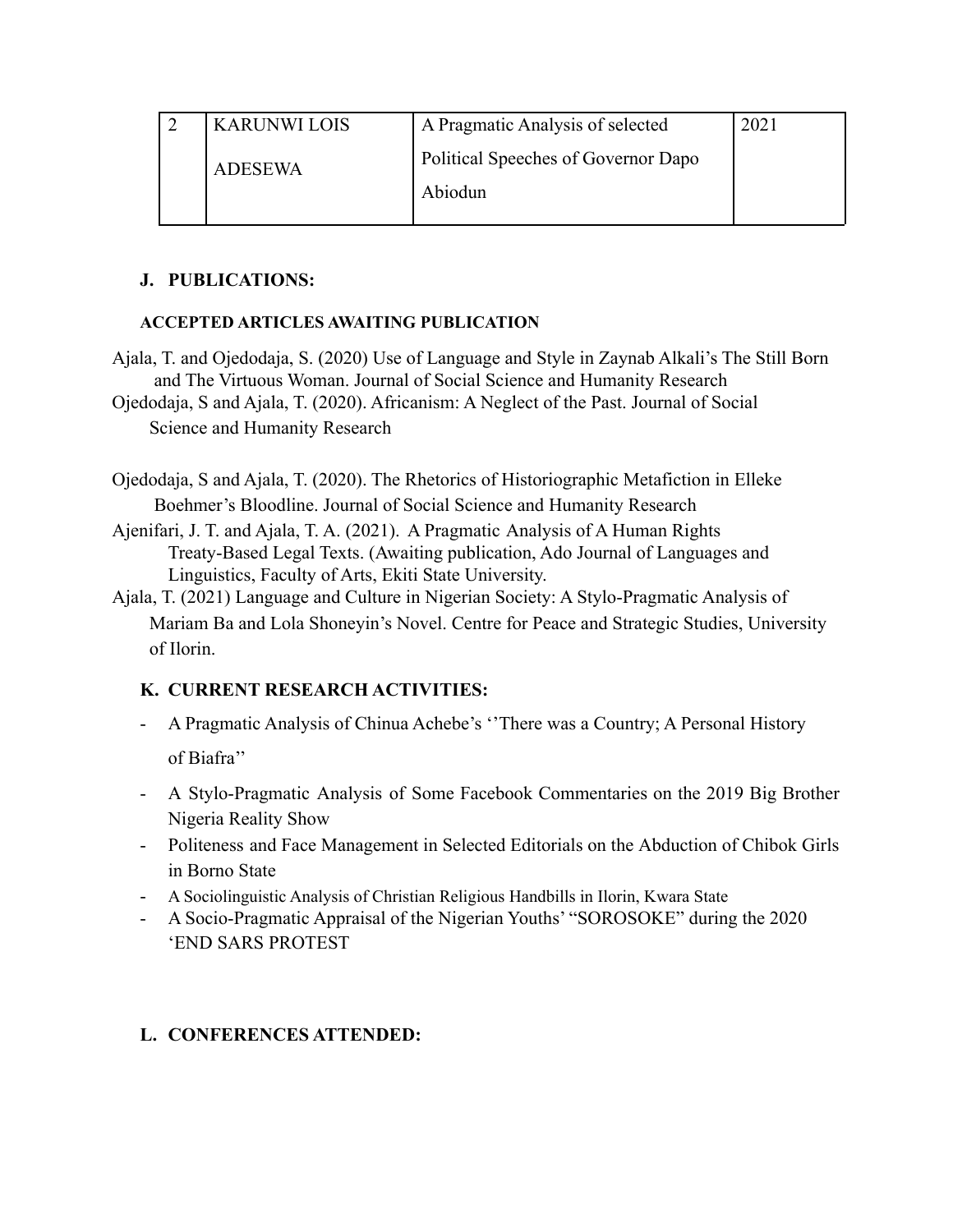- English Scholars' Association of Nigeria's 1<sup>st</sup> Virtual and  $36<sup>th</sup>$  Annual Conference ( $8<sup>th</sup> 10<sup>th</sup>$ December, 2020)
- Center for Ilorin Study, University of Ilorin's  $1<sup>st</sup>$  Virtual and  $5<sup>th</sup>$  National Conference  $(1<sup>st</sup>-3<sup>rd</sup> December, 2020).$

#### **M. EXTRA-CURRICULAR ACTIVITIES:** Nil

#### N. **ANY OTHER RELEVANT INFORMATION:** Nil

# **O. Name and address of three (3) Referees:**

#### **1. Prof. S.T. Babatunde**

English Department, Faculty of Arts, University of Ilorin, Kwara State (080356531021)

#### **2. Prof. Abdulrasheed Abiodun Adeoye**

Performing Arts Department Faculty of Arts University of Ilorin, Ilorin, Kwara State 08033606540

#### **3. Prof. H.D. Olusegun**

Department of Biomedical Engineering, Faculty of Sciences University of Ilorin, Ilorin, Kwara State 08034501122

#### **P. SUMMARY OF CONTRIBUTIONS TO KNOWLEDGE:**

In any functional society, communication through the use of language is inevitable. However, it is noteworthy that, this instrument of communication (language) which is expected to be a unifying element, on several occasions, its usage has generated hairsplitting arguments and